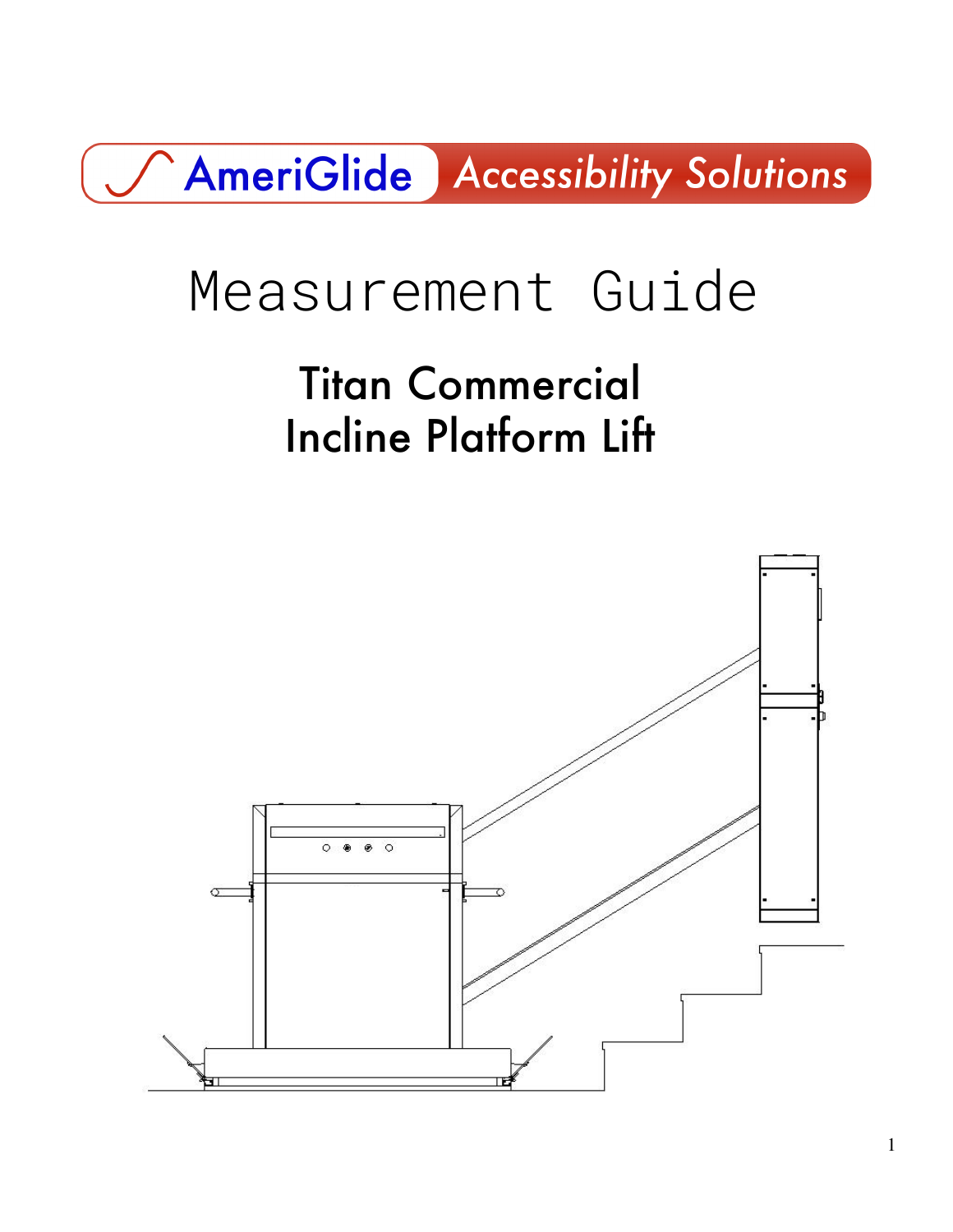## **You need:**



## **STEP 1**

MEASUREMENT "A": Stair angle.

- Rest the 48" aluminum pipe (#3) on the stairs, covering 4 steps located roughly in the center of the stairway.
- Place the electronic angle finder (#1) against the aluminum pipe, with the bubble indicator oriented downwards and leveled out. The angle will be displayed on the digital display.

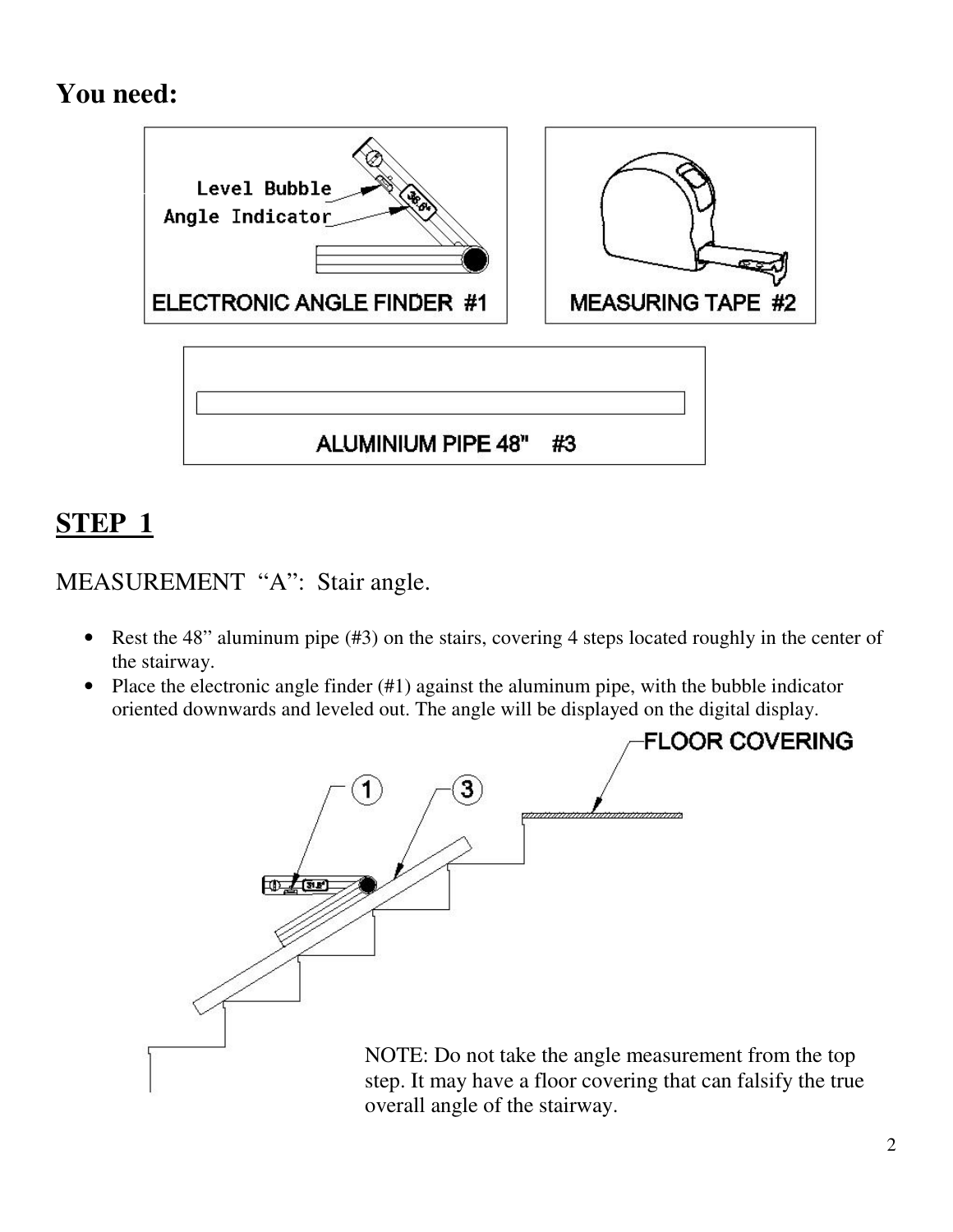## **STEP 2**

### MEASUREMENT "B": Lower landing.



NOTE : Take the measurement of any obstacle that could modify this measure in any way.

### MEASUREMENT "D": Stair width

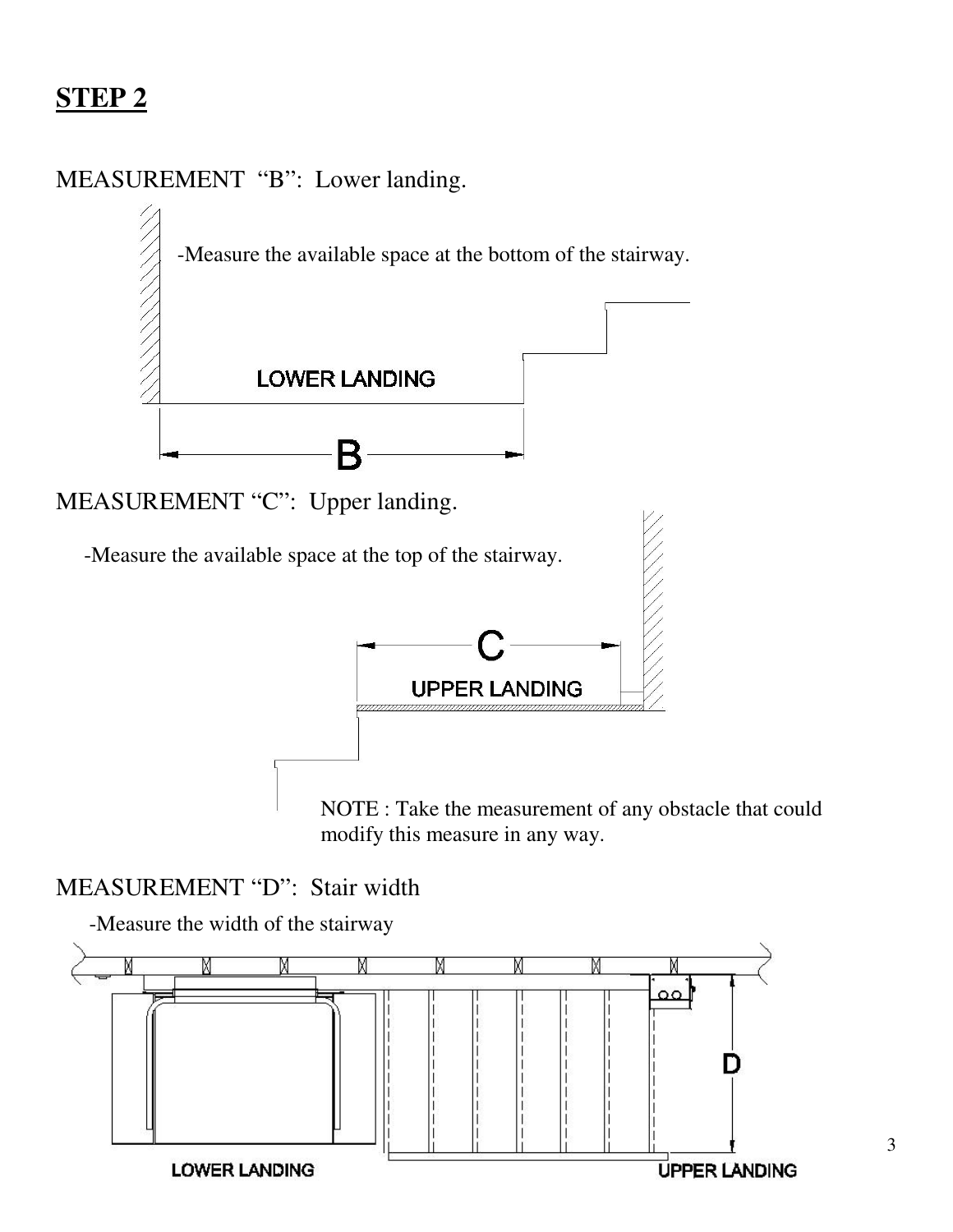## **STEP 3**



- 1- On the last step, measure the counter step to be sure it's not different because of the floor covering.
- 2- Also, take the measurement of the first step because most of the time it is different of the others.

#### NUMBER OF STEPS "H"

• Indicate the total number of steps, including the upper landing.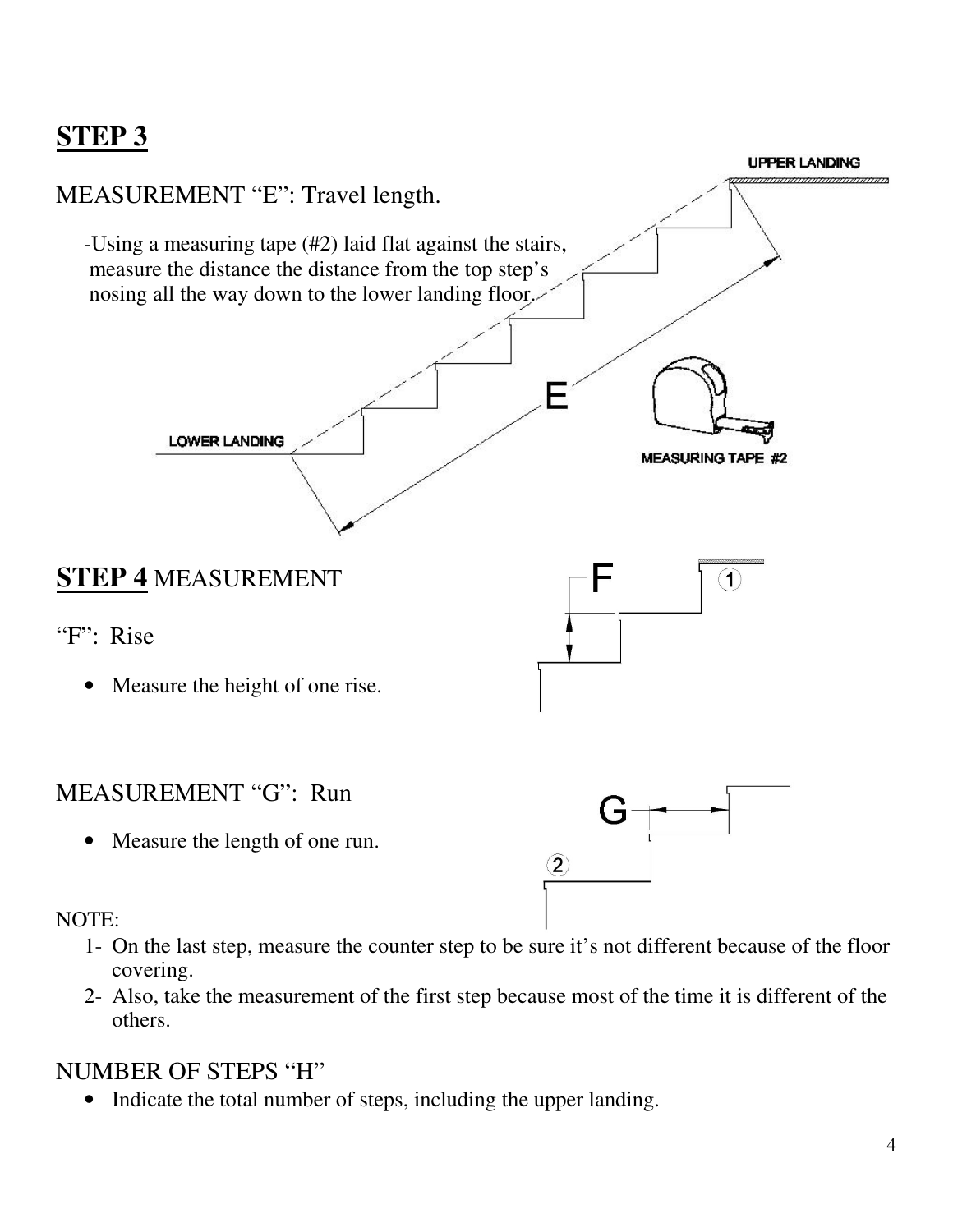#### **\*\*\*FILL OUT THE DRAWING REQUEST BELOW.**

NOTE: In the event where the bulkhead clearance is insufficient and that "Y" clearance is less than 53.15 inches / 1350mm (by referring to above table), we can calculate what is required by following the measurement taking procedure below. Measure the actual distance of the bulkhead at the various locations indicated, this will enable us to calculate the rest of the required clearances.



| MEASURE AA : |  | <u> 1980 - Andrea Aonaich, ann an t-Aonaich an t-Aonaich an t-Aonaich ann an t-Aonaich ann an t-Aonaich ann an t-</u> |
|--------------|--|-----------------------------------------------------------------------------------------------------------------------|
| MEASURE BB:  |  | <u> 1980 - Jan Alexandria (h. 1980).</u>                                                                              |
| MEASURE CC : |  | <u> 1980 - Jan Barnett, fransk politik (d. 1980)</u>                                                                  |
| MEASURE DD : |  | <u> 1980 - Jan Samuel Barbara, margaret e</u>                                                                         |
| MEASURE EE : |  |                                                                                                                       |
| MEASURE GG : |  |                                                                                                                       |
|              |  |                                                                                                                       |